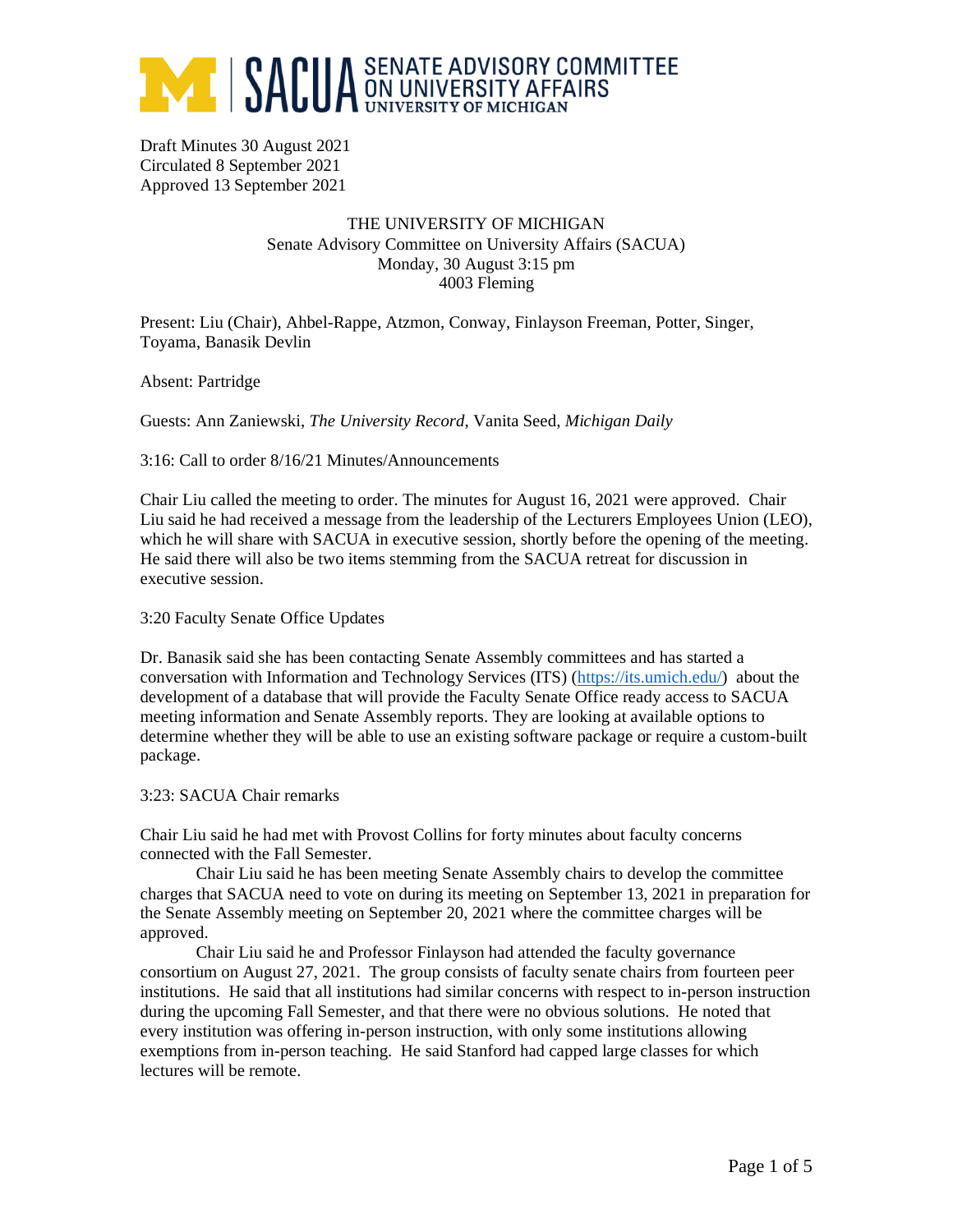# **ANDUA** SENATE ADVISORY COMMITTEE

Chair Liu reported the result of his survey of Senate Assembly members in the week of August 23, 2021, saying he had received thirty-three, responses, which will help develop guidelines for the use of chat at Senate Assembly meetings as well as agenda items.

3:26: Faculty Senate Feedback on Fall Planning Executive session

4:03: Lecturer Working Group Executive Session

Chair Liu said he had discussed the possibility of Faculty Senate membership for lecturers with LEO, and introduced the following motion to SACUA:

SACUA will ask LEO leadership to initiate a parallel process to examine representation of lecturers in the Faculty Senate.

Given the prospective LEO strike, SACUA agreed to postpone discussion of this motion until the negotiations between LEO and the University are concluded.

4:21: Clinical Faculty Working Group Update

Chair Liu said he had sent an email in the week of August 23, 2021 asking for volunteers for the working and reference groups to consider the inclusion of clinical faculty into the Faculty Senate. He said there were 46 volunteers for membership in the reference group, which will provide data about the employment of clinical faculty, and the working group, which will devise recommendations based on the data provided by the reference group.

The working group will consist of six-seven faculty members and will look at patterns of employments and how people are categorized in different units (as clinical vs. non-clinical faculty). Chair Liu said that the volunteers represented a wide range of units, and that he had contacted a colleague of Professor Freeman who is interested in chairing the working group. He said he will also begin to populate the rules committee which will finalize the recommendations of the working group with respect to membership in the Faculty Senate in the week following the current SACUA meeting. He noted that many of the people on the list of prospective members for the rules committee are former SACUA chairs.

Professor Atzmon asked if professors of practice should be included in the study of clinical faculty. Professor Freeman said that the reason to have the reference group is to look at patterns of categorization across different units.

4:30: SACUA Retreat Update Chair Liu shared the following document:

Summary from SACUA retreat August 25, 2021

Opportunities for SACUA

- Shape relationships with Executive Officers, building continuity (aware of differences). Formalize relationships with Regents and administrators who we meet with.
- Code of conduct for SACUA members, confidentiality, building trust. Create deliberative processes to formalize dealing with issues.
- Improve/expand surveys and contacts with base and improve communication with faculty senate while building diversity on SACUA and SA.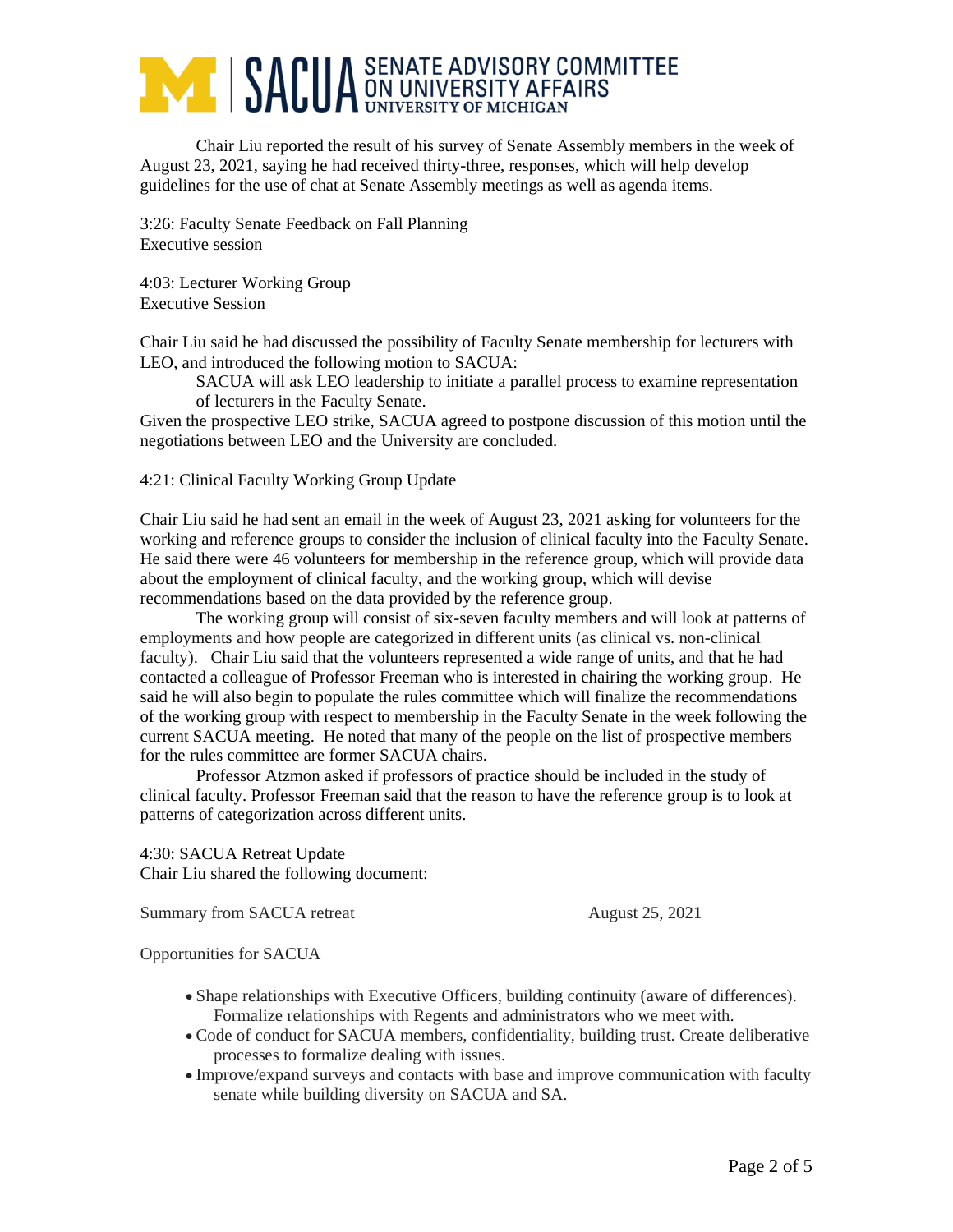

• Focus on OIE (now ECRT) reform/oversight

Other opportunities for SA committees and/or FSO

- Better system for continuity and onboarding for SA, SA Committees, and SACUA members.
- Inclusion and wellbeing for BIPOC faculty
- Faculty perks (i.e. faculty club, child care, tuition discount...etc)
- Establish norms for electronic participation and norms for technology.
- Establish greater power influence by relating to other groups and leverage committees

#### Executive Session

Professor Freeman circulated a proposal to improve SACUA's deliberative processes (see appendix 1). Chair Liu invited SACUA members to edit the document through a google.doc https://facultysenate.umich.edu/wp-content/uploads/2021/09/SACUA-1st\_2nd-DISCUSSION-PROPOSAL-Aug-30.docx-1.pdf).

Chair Liu introduced a draft SACUA code of conduct (see appendix 2). The text will be shared as a google.doc (see appendix 2 and https://docs.google.com/document/d/1QafRCCGFK\_BkugY32099NQOPehLyR46aXaPexPmqU 84/edit).

## 4:50 Matters Arising

## 5:06: Adjournment

Appendix 1: Proposed  $1<sup>st</sup>/2<sup>nd</sup>$  Reading process

## **AIM:**

- To organize our discussions of issues when a specific proposal has not yet been formulated or put forward and to bring closure to those discussions
- To manage the discussions so that all members have an opportunity to participate
- To avoid- insofar as possible- the sense of circularity in which a discussion is reopened and issues are revisited after closure.

## **PROCEDURE**

An issue is brought up/on the agenda:

- 1. The **"first discussion"** is an open-ended one with an established time limit.
- 2. Participation is open—each member has a chance to speak (or they can 'pass'). We cycle through everyone as time permits.
- 3. The Chair (or someone they designate) offers a summary of the points raised and aspects that are on the table.
- 4. Discussion can continue via email or Slack, with everyone copied.
- 5. At a subsequent meeting, the issue is put on the agenda with a time limit.
- 6. The **"second discussion"** picks up the thread from the first discussion and interim exchanges, but aims to identify actionable outcome(s).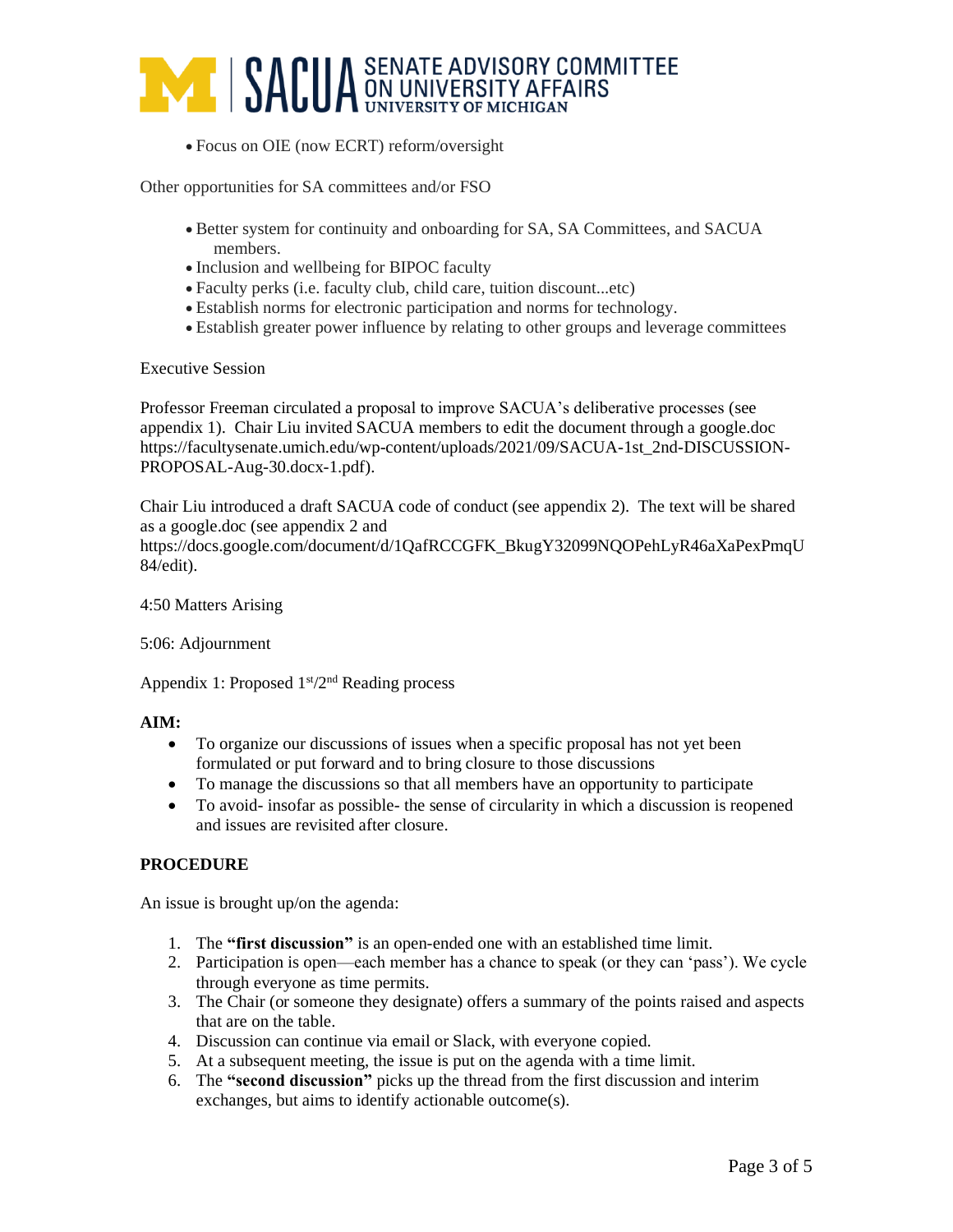

- 7. Participation focuses on the actions that can be taken to move forward on the issue.
- 8. Motions may be made and voted on regarding these proposed actions or the consensus can be to return the issue to a "first discussion" if that is needed.

#### Appendix 2: **SACUA Code of Conduct**

SACUA Goal: To work together to ensure that SACUA is as effective as possible in its advisory role in University affairs.

- Emails communicating SACUA business should be sent to all SACUA using [SACUA@umich.edu.](mailto:SACUA@umich.edu) This is especially important when SACUA members bring up topics of discussion. Side email conversations are discouraged. Emails sent to SACUA chair that are deemed relevant to SACUA would be responded to and copied to SACUA. This ensures that all members receive the same information and can contribute to the discussion. This also maximizes transparency. There will be exceptions when communicating more confidential information.
- It is important that all SACUA members abide by confidentiality as we often handle very sensitive information. Information learned and discussed during executive sessions may not be shared with others outside of SACUA before news becomes public. This also includes our meetings with Executive Officers and information that they provide. Failure to do so may result in strained relationships with the administration, including a reduction in the sharing of information and distrust in SACUA. Violations of confidentiality may result in not being able to participate in meetings with Executive Officers and/or certain SACUA executive sessions for a period of time.
- Written and verbal communications should maintain a high level of respect and collegiality between SACUA members. Use of insulting or offensive language, namecalling, cyber-bullying, abuse and intimidation, will not be tolerated.
- During SACUA discussions, SACUA members wishing to speak on a topic a second time should wait until all SACUA members have a chance to contribute to the conversation.
- When SACUA receives a press request, the SACUA chair speaks on behalf of SACUA or can designate SACUA members who have close knowledge of the topic to be interviewed. Individual SACUA members providing interview materials to the press outside of the above should make sure it is clear that they are not speaking for SACUA.
- Regular meetings with the president and the provost during the academic year are meant to be one-on-one meetings with the SACUA chair. Topics of discussion for each meeting will dictate whether and who from SACUA may participate in the meeting. The Vice Chair will accompany the Chair for at least one meeting per term.
- Communication to the Senate Assembly is the responsibility of the SACUA chair and the Faculty Senate Office. Individual SACUA members wishing to contact the Senate Assembly should communicate through the SACUA chair or indicate individually expressed views to avoid confusion of messages coming from SACUA.
- At SA meetings, the SACUA chair would have SA members speak first before having SACUA members bring their perspectives.
- The Faculty Senate Office Director (FSO) works directly with the SACUA chair and the Faculty Senate Office Director works directly with the Faculty Governance Coordinator (FGC). Through their work, they provide support to faculty governance at all levels. Unless there are specific committee needs, SACUA members will generally not need to work directly with the FSO Director or FGC.